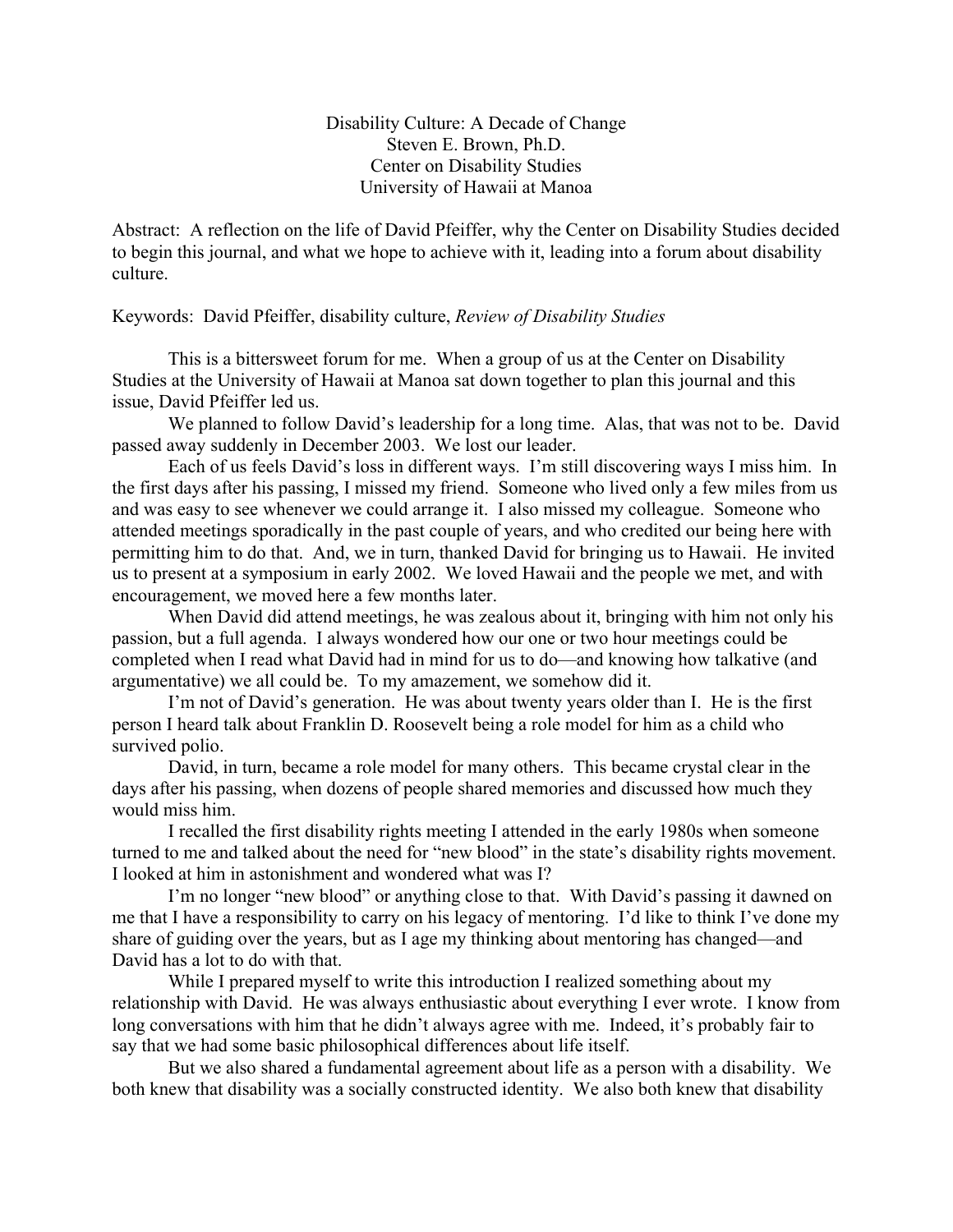was not only external—we shared some internal physical manifestations of our different disabilities. We also both believed with a passion in the existence and efficacy of disability culture.

David, at least in his final couple of years, liked to think of himself as curmudgeonly. He called himself "mean" and a few other things that were less than flattering. But the David I knew was one of the nicest, gentlest, and yet most passionate people I have ever met.

He was also one of the most honest. If you said something he disagreed with, he let you know. He didn't hesitate to speak up at meetings to confront someone. But he was also quite conscious of whom he challenged. If it was an older and respected scholar, he'd take you on vehemently. If you were a young student or emerging scholar, he'd try to be gentle, get his point across, and encourage you to continue your work.

It's a little less than a week, as I write, that David passed on. I've grieved each day. I thought about him most days as I went to sleep and as I woke. I turned on my computer and read email messages about David every day for a week. I'm fighting back tears as I write, not because I don't want to cry, but because I want to see the computer screen.

And yet... I don't wish only to mourn for the work my colleague had not completed. I don't want only to grieve for the friend I will no longer see. I desire also to celebrate.

I want to celebrate a life that made a difference to a lot of people all around the globe. I want to celebrate a life full of love and friendships. I want to celebrate a life lived with zest. I want to celebrate my friend. Which leads me back to the subject of this forum.

David was one of the first people to write about disability culture. When in the mid- to late-1980s this idea of disability culture began to jell with me, I started reading whatever I could that might relate to it.

I found two articles from the 1984 Conference of the Association on Handicapped Student Service Programs in Post-Secondary Education (AHSSPPE, now the Association on Higher Education and Disability, or AHEAD). The presenters were David Pfeiffer, then at Suffolk University and Andrea Schein, then of the University of Massachusetts-Boston. Each asked, "Is There a Culture of Disability?" Their affirmative responses were published in the Association's *Proceedings*.

Years later I also read an article by Vic Finkelstein, of England after having fled South Africa, published about the same time as the AHSSPPE articles. Like David and Schein, Finkelstein argued for the existence of disability culture.

In the late 1980s, when I first approached my friends and colleagues about the concept of disability culture, I had yet to read any of these articles. I still don't know exactly where I formulated my initial ideas about disability culture, but as best I could reconstruct them while I wrote *Investigating a Culture of Disability*, I combined my background as a historian interested in reform movements with my reading of grassroots magazines like the *Disability Rag* (now the *Ragged Edge*). And as the three articles by Pfeiffer, Schein, and Finkelstein demonstrate the idea was in the air.

I tentatively approached a couple of meetings in the late 1980s and early 1990s to explore my ideas about disability culture. I received mixed, but always passionate, reactions. I knew I had touched some kind of core about what people believed and I plowed on.

During the 1990s I talked, wrote, and promoted disability culture in any way I could. I wanted to be clear about my own biases and always tried to be honest about them. In my 1997 review of the literature, "'Oh, don't you envy us our privileged lives?' a review of the disability culture movement," I wrote: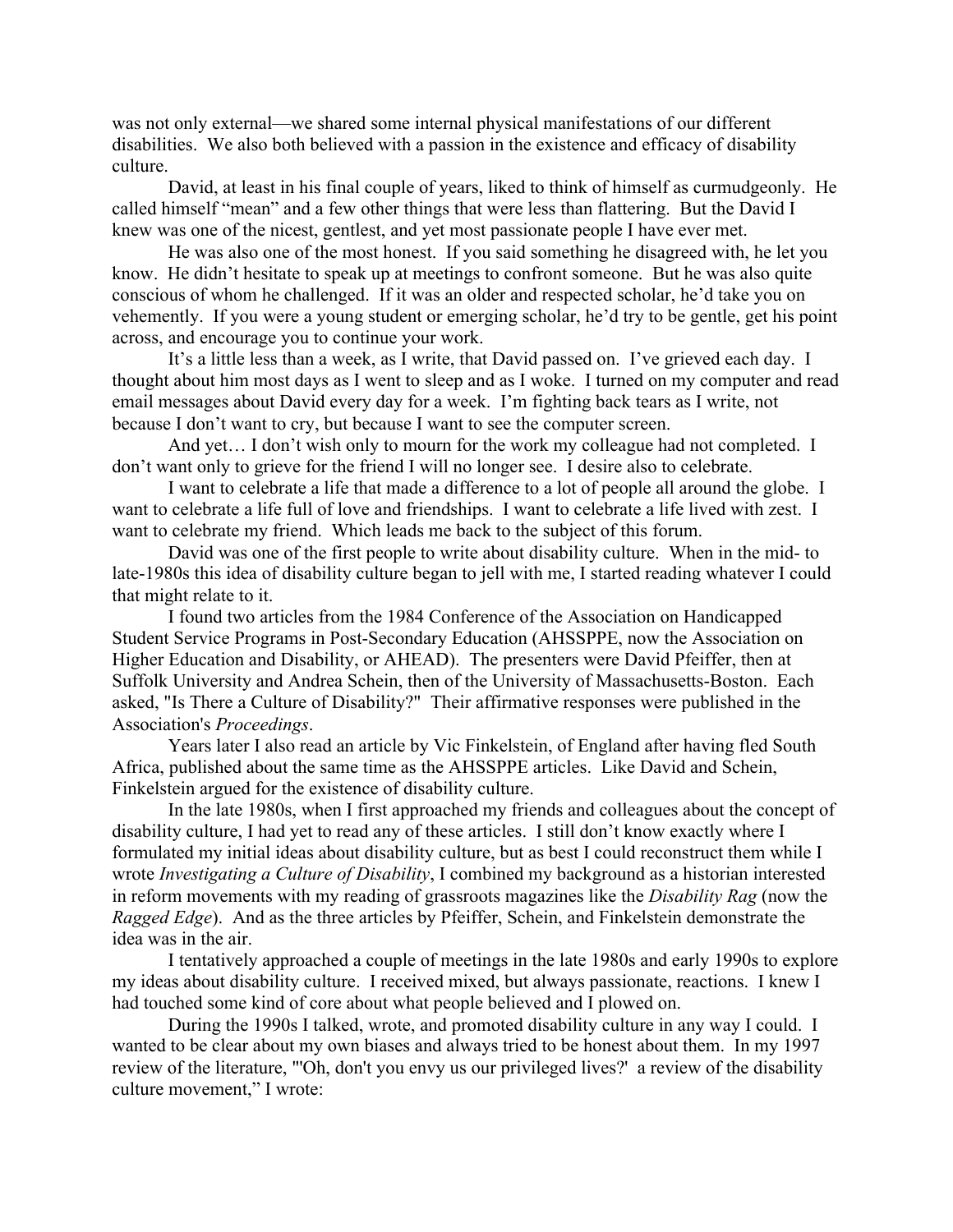- 1) When discussing disability culture I focus on cross-disability culture, meaning a movement that crosses all disabilities and all cultural groups. I do not do this because I believe the meaning of disability culture is the same for everyone, but because I (and the discussion) have to start somewhere;
- 2) I write about disability culture primarily in the United States, because, once again, one has to start somewhere. There is a thriving, energetic, intellectual discussion of disability culture in England. One of these days I hope to experience it firsthand and write about it. The concept of disability culture has also excited people of every nationality that has encountered and discussed it;
- 3) I examine primarily a British—influenced middle class history and culture. The reason for this is endemic to American history. This background has permeated our national history, politics, culture, and most importantly, the people who have recorded it. It is in part a reaction to this characteristic of our academic settings that disciplines such as social and cultural history, ethnic studies, and women's studies developed. It is also one of the primary motivations for the development of disability studies. Discussions of disability culture from a non-British-based, non-middle class perspective are as needed as they are for other topics;
- 4) I have always been a fan of both high—and lowbrow culture. I am also an advocate of blending academic research and knowledge with non-academic research and knowledge and endeavor to write from that slant;
- 5) I am a white, middle class male and am writing from that perspective.

When we planned this journal, and this forum, we endeavored to address some of these biases. Perhaps the most important tendency we tried to avoid was being Anglocentric. We were not as successful as we would have liked. The primary reason for that was the deadline created for this issue. We worked with people from Japan, Korea, Spain, Malaysia, and the Micronesian island of Chuuk. None were able to contribute in the timeline discussed. We hope to hear from each of these countries in the future. We also welcome reader input and suggestions for writers, especially those with an international background.

We did have some success in broadening this forum. We include contributors from Canada and Germany. While most articles remain cross-disability ones, there is some emphasis on specific cultures, especially Deaf culture.

The articles in this forum reflect thriving disability cultures. We are lucky to have David Pfeiffer's final words about disability culture guiding us as we move into the future. *RDS* is also privileged to include Tony-award winning playwright, Mark Medoff, in our inaugural issue. His reflections about Hollywood and deafness will ring true to many of us who have not experienced the dizzying heights of fame he's achieved.

Perhaps the youngest of the contributors is Jillian Weise, a multi-talented artist, who's appeared in the pages of the *Atlantic*, as well as now gracing us with her observations about disability culture.